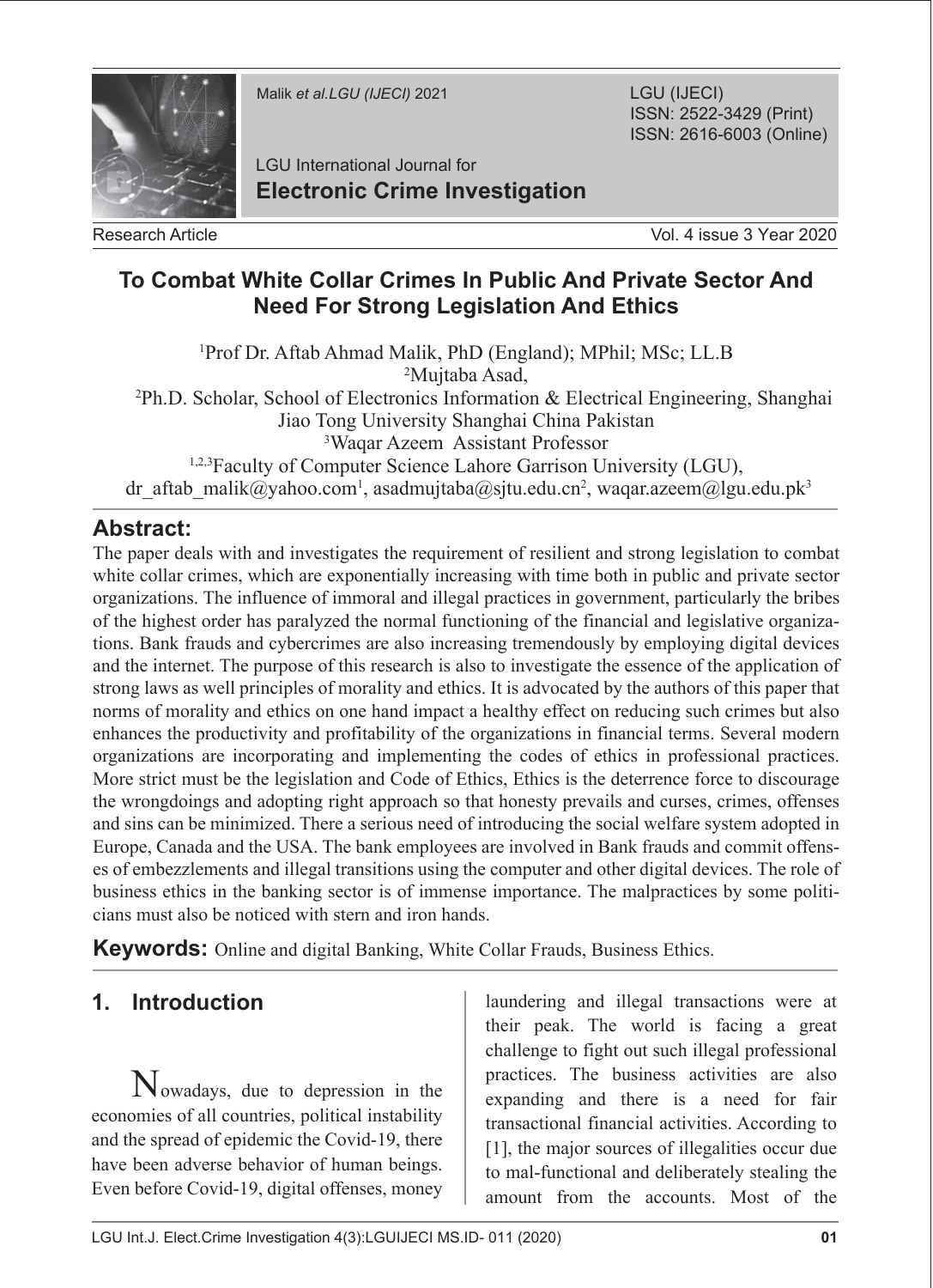illegalities are committed using computerized software. The hacking of accounts and websites has become a frequent phenomenon. The offenders manage this with automated and expert systems to damage and spoil important and useful information of tractions and most of the time hack the identity of bank customers to cause financial harm to them.

According to [1], the following important points have been highlighted in this case:

- a. Slack and deceitful behavior of worker and employees
- b. Inefficiency, incompetence, immoral approach towards working,
- c. Wilful negligence and malfunctioning in the business activities particularly while dealing with amounts receiving and onward transferring and money exchange locally and abroad.
- d. Malpractices by private and industrial, commercial organizations and banks
- e. Damaging the market through disinformation,
- f. Defective auditing,
- g. Deficiency of honest and trained bank officers.

Inaccurate 'trade data' is often purposefully floated to mislead and do harm by businesses to other business counterparts. Industry and trade indexes, statistical market conditions measures, comparative parameters of business statistics on which business volume, operation, credit availability, price patterns, benefit potential and investment opportunities rely are carelessly prepared because of ignorance, inexperience, or knowingly deceptive purpose.

According to [2], in lieu of high-speed processing facilities and technological assistance, automated bank frauds often create a bad name for the bank and suggests inefficient organizational conduct. Business ethics must, however, play a key role in the banking sector.

Inaccurate 'trade data' is frequently intentionally floated to confuse and damage other industry counterparts by firms. Industry and trade indices, measurements of statistical market rates, comparative criteria of industry data based on business volume, activity, credit availability, pricing fluctuations, profit capacity and investment opportunities are carelessly prepared due to confusion, inexperience, or intentionally misleading motive.

## **2. White Collar Crimes**

A crime is peculiar to a group of persons, usually in positions of influence that can be linked to them in their society through their social standing. White-collar crime refers to the nonviolent, politically motivated crime perpetrated by corporations and government professionals. It was first defined by the sociologist Edwin Sutherland in 1939 as "a crime committed by a person of respectability and high social status in the course of the occupation". For example, it is committed for financial gains, such as securities fraud, embezzlement, corporate fraud, and money laundering.

## **3. Identification Of Unethical Behaviour**

Negligent behavior, fraudulent behavior, deviant behavior and moral dilemmas are common in the banking sector. Unethical norms in various functions of banking are observed, such as receiving, collecting, transferring, and paying, lending, dealing, investing, exchanging and servicing money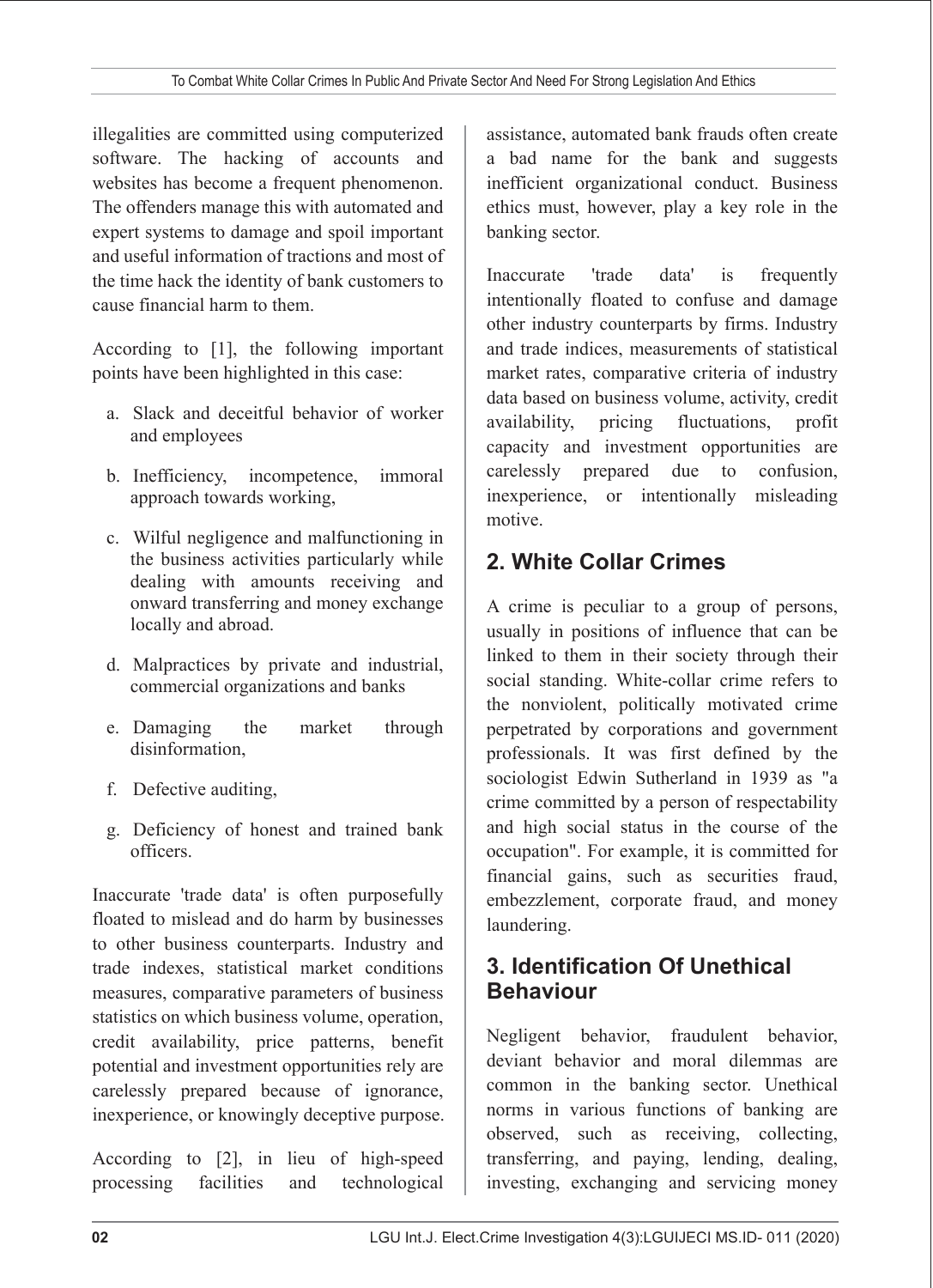and money claims both domestically and internationally.

Private Banks, industrial, commercial, multistate, multipurpose banks and holding companies are often seen practicing unethical conduct in one way or the other. The private commercial banks working in credit to business and operations in the fields of "thrifts", savings and time deposits, mortgages, lending and dealing with consumer loans, personal loans and securities businesses also have been involved in well-known unethical practices. Commercial banks and the "thrifts" are affected by new products and services of development by securities firms including money market funds.

The trust companies and financial enterprises are also engaged in many kinds of illegal and unethical practices while transferring money at home and abroad, collection and exchanges while providing services as stock transfer agent at the time of bringing the buyer and the seller together as a travel agent.

Some other major restrictions and measures that are to be practiced in the practice are not adequately followed. Due to weak accounting practices and lost records, significant and severe mistakes are made in the banking industry. This leads to opportunities for fraud. Frauds also arise out of false declarations. Goods in transit may also be a source of fraud by certain companies. Some bank frauds are committed in collaboration with the auditors.

## **4.0 Most Unethical Practices, Bribe and Corruption**

Bribe and Corruption are all around us in this era, in Police, courts, health, education, money landing from the public exchequer in public and private organizations. Universally known corruption is that people have to pay a bribe for Public Services at the grass-roots level. The paying of bribes varies with respect to discretion and contact with consumers gives public employees the ability to claim bribes, the extraction of bribes varies according to industry, region and particular local circumstances. For contracts and permits worth vast amounts of money, the literature on corruption appears to concentrate on great corruption. However, to access public benefits, 1.6 billion persons annually have to pay a small bribe. These bribes decrease the efficacy of donor assistance designed to reduce hunger in developed countries. Acts such as replacing corrupt politicians with machines, encouraging more transparent governance, and allowing people a choice between service-providing entities will help eliminate bribery in service delivery.

According to [3], the literature on corruption tends to focus on great corruption in the case of contracts and permits worth large sums of money. However, 1.6 billion individuals have to pay a nominal bribe annually in order to obtain access to public benefits. These bribes decrease the impact of donor aid planned in developing countries to reduce poverty. Acts such as substituting computers for crooked officials, fostering more open government, and encouraging individuals to select between service-providing companies can help eradicate bribery in service delivery.

When public services such as health, education, and police are pursued, residents are most likely in touch with the government. People can need to pay petty bribes to get these facilities in countries with crooked public employees. Survey research showed that in order to get public benefits, 1.6 billion people annually have to pay a bribe. Petty bribery in developed countries will minimize the efficacy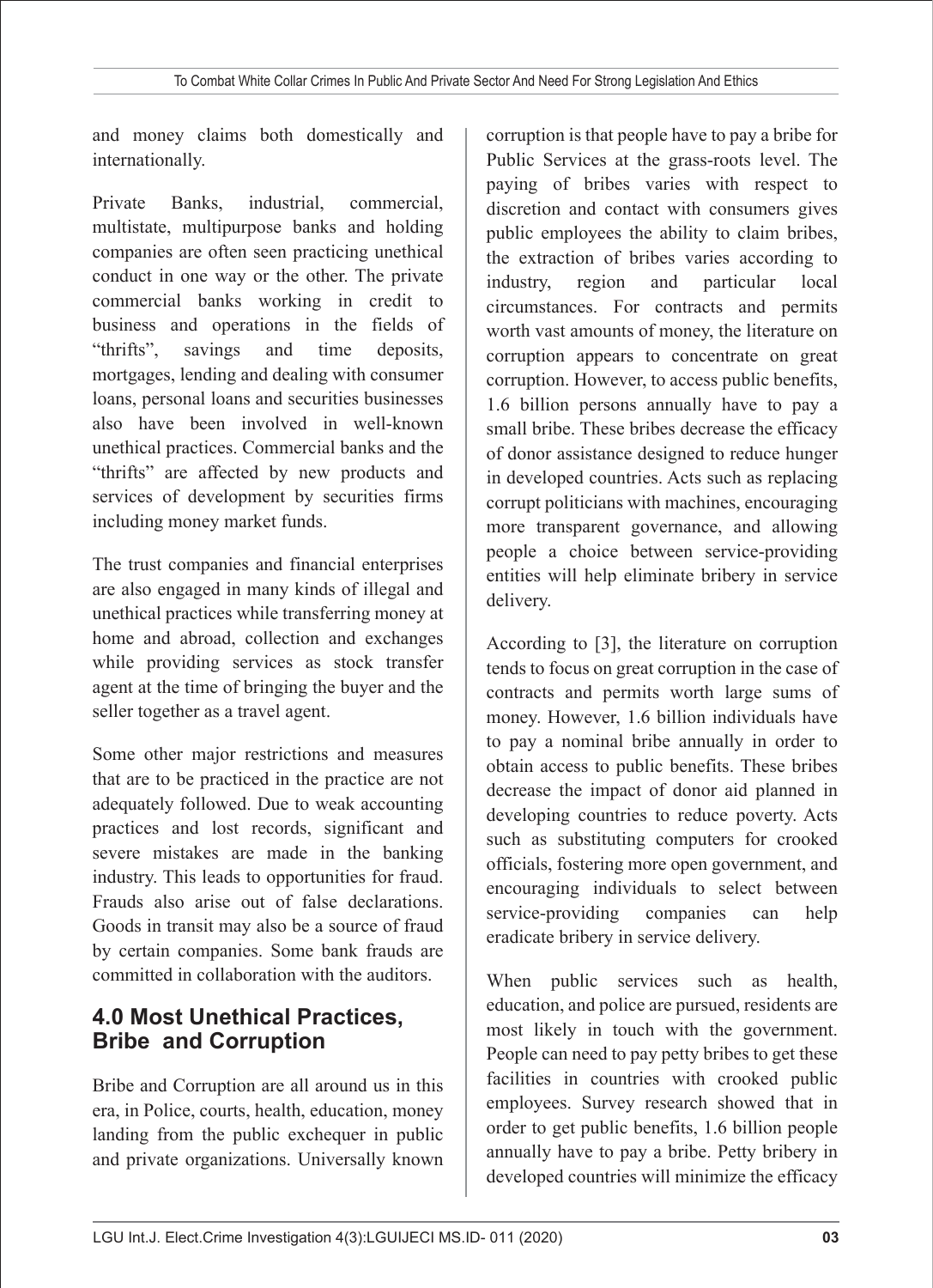of donor funding for poverty reduction programs. Reforms that will help minimize bribery of particular facilities are in progress. The political corruption is high in most evident in several countries [3] and very low in Japan about 1% and 77% in Liberia; Lithuania with a high level of bribery, 29% . However, the average among EU member states is 4%; it is just as low in the Anglo-American world.

The need for transparency has been discussed in [4]. According to [5[and [6], it is suggested that how to control them using the e-government technology in Bangladesh. The concept of mainstreaming has been presented in [7]. The articles [8], [9] and [10] describe the details of political corruption. Various reforms have been proposed to combat corruption. The articles discuss the anticorruption methodologies for implementation.

## **4.1. Bribe, Corruption and Political Culture**

Political culture theorists predict that most people in cultures defined as oppressive by Western norms will consider bribery as the natural way of doing things. Surveys, however, regularly find that a vast majority agree that accepting a bribe is incorrect, while the minority that finds bribery appropriate does not account for the actual rate of corruption. People are willing to pay a bribe as a lesser evil where there is a discrepancy between an ethical reluctance to indulge in wrongdoing and the desire to look after the welfare of family members or care for the education of a child. People pay bribes as they are requested by elected authorities as a prerequisite.

#### **4.2. Payment of Bribe to voters by politicians**

A case has been recently highlighted in the

press regarding payments of very heavy amounts of bribe to the potential voters in the Senate Elections. This incident occurred in 2018, but the videos appeared on social media and other TV channels of Pakistan, in February 2021. A prominent personality of a principal government has been involved.

The voters were also the member of a Provincial Assembly, who were receiving bribe money, in order to elect the members of Senate. It amounts to selling and purchasing the votes. In the video, it can be seen the politicians and legislators receiving the bribe. The impact of such incidents is extremely damaging for the country and its reputation.

The members elected in this manner are usually responsible for money laundering, inflation and financial frauds. There must be some administrative measures to implement strict laws to combat corruption and bribery. The significance, seriousness and importance of such offenses must be top priority of the federal and provisional governments, a useful survey has been presented in [14], giving the case study regarding Australia.

The public apprehensions and insights of white-collar crime have been discussed at great length in [15]. There is another interesting national public survey has been conducted and presented in [16] regarding white-collar crime. Crime intensity research is relevant because it has direct consequences about whether or not.

Table 1: Areas of White Collar Crime [17]

|                         | Credit Card   Counterfeiting | <b>Insurance Trickery</b>         |
|-------------------------|------------------------------|-----------------------------------|
| Currency<br>arrangement | Embezzlement                 | Investment Act<br>to commit fraud |
| Kickback                | <b>Black Money</b>           | Income Tax<br>avoidance           |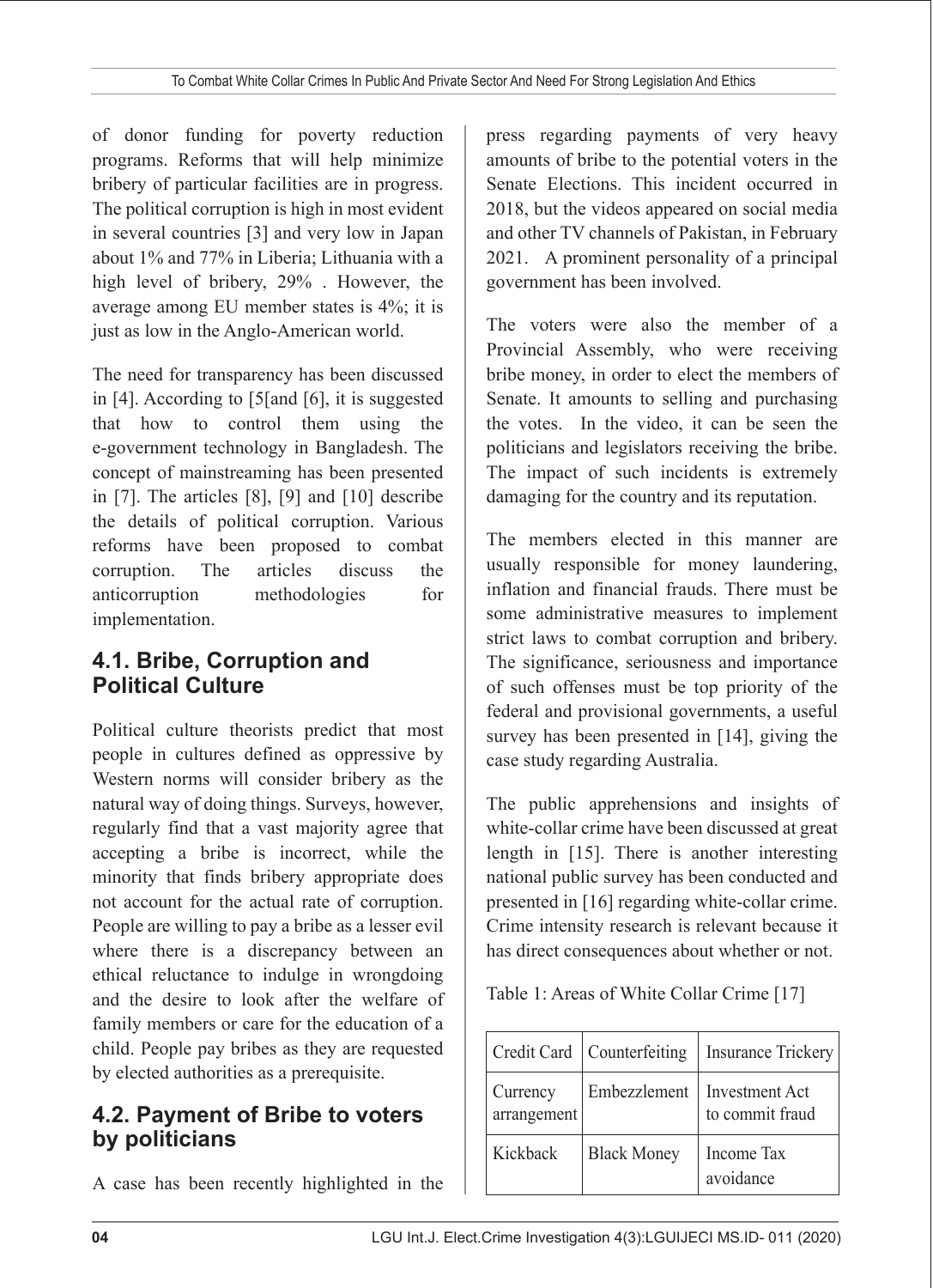The public will support the use of criminal penalties against the unlawful use of white collars. The traditional view of the population as oblivious to such transgressions was underlying the People do not see white-collar crimes as serious, they say. By proving that this belief is based on the analysis of severity led to the finding that the study was empirically unfounded. The public wants that white-collar criminals to be prosecuted and punished as often or worse than other traditional street crimes for crimes with severe harm. The other serious duty of the government is to enhance its ability to properly prosecute and eliminate violence from the White Collar crimes. Though it is said there is normally no physical violence, but it is there in some cases. The well-known types of white-collar crime are corporate, state-corporate, occupational and governmental,

A central observation in recent literature is that both the American public and people are Other Western nations are very willing to prosecute criminals wearing any wrongdoing criminally. Necklace of color. With this basic policy dilemma settled, a new generation of research needs is expected to be undertaken. The previous section detailed the significance of concentrating on styles of White-collar crime and main moral values that could inflate or minimize public crime.

## **5. Role Of Ethics On White Collar Crimes**

According to [1], economic theory and strategies are driven by behavioral assumptions. Based on actions, economic models are developed and tested; thus, principles, beliefs and economic growth go side by side. The whole set of individual behaviors, judgments, interpretations and behavioral habits was accepted by beliefs. The foundation incorporate ethics is the truthfulness and trustworthiness of comments and acts. Continuing professional advancement requires expertise and study extension. The most common aspects of corporate ethics are Prevention of conflicts of interests, user, boss and institution loyalty, the risk to outsiders and the public. Major rises in theft and fraud are being committed on a wide and small scale owing to the digitalization of financial networks. Credit cards, money laundering, internal misappropriations, mobile banking, fake emails and misrepresentation of customers are linked to popular bank frauds.

Let us first explore the principles of 'good',' right' and 'obligation' in order to create an operationally viable framework for business ethics. These major variables revolve around the ultimate topic of moral philosophy. Then the questions arise: how can enjoyment be exercised? Should he practice it in a reasonable, neutral, judicial manner? Social concepts such as prudence, benevolence and equity are self-explanatory, while mathematical axioms and theorems do not imitate them, they are applicable to human actions (like mathematical formulas). Likewise, in the field of business ethics, considerations such as aesthetic assessments of objective validity and impartiality, good conscience (legally), humanity and social love build a disposition. Such ideal ideals, such as the importance of intelligence, tradition, intellectual activity, truthfulness, love of truth, purity, temperance and modesty, also have a major positive influence on functional ethics.

The Business Ethics is producing and enhancing productivity in the international and national organizations. The business leaders realize the relationship between morality ethics and corporate's advantages. In the marketcustomer, stakeholders, stockholders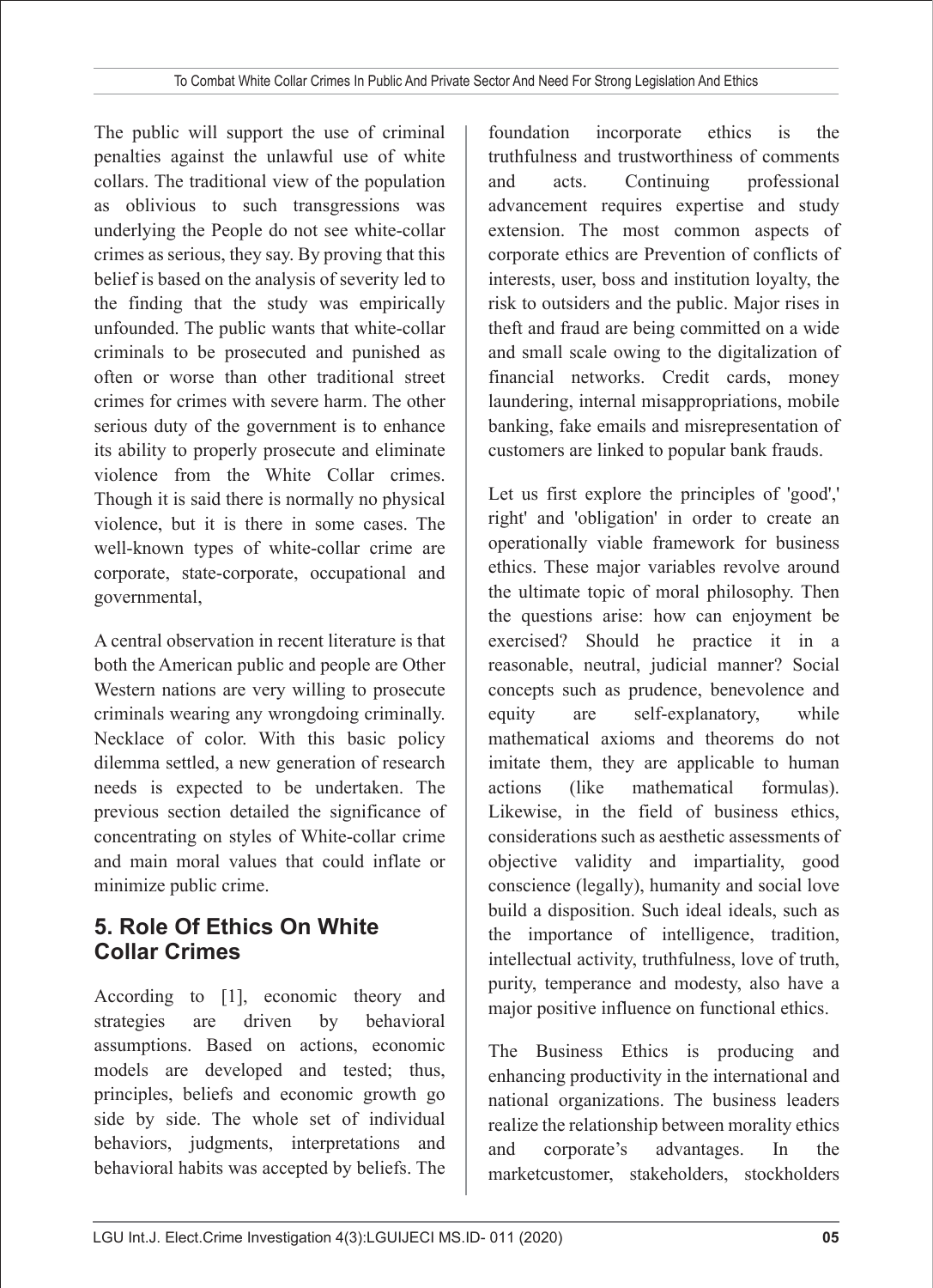and company's relations do have positive and fruitful impact on the business. The Ethics brings several advantages in the market, such as improved performance and workers are dedicated to their duty and reputation of the firm leads to more profitability. In their decision-making, companies and customers cite business policies and principles as prime factors. Superior performance of workers: Businesses with good management policies and defined principles report enhanced morale of staff, decreased recruitment of employees and increased efficiency. The reputation of a corporation will never recover until harmed by controversy or unethical conduct - resulting in decreased sales, reduced productivity of staff and heightened regulatory and media attention. Emphasizing prudent corporate behavior is the best way to protect the valuable assets of a business.

# **6. Ethics Of Islam**

Trust and fear to Allah the Almighty is the binding power behind Business Ethics in Islam. "Every religion has distinctive virtue and Islam's distinctive virtue is modesty." In Islam, "Every good work is charity" (Hadith Mubarik), where the word "good" means what is recognized to be good, fit, decent, being, virtuous character, duty, goodness, rightful favor, bounty, and obedience to Allah. "Hazrat Amru Abbas" (91,2210}; "What is Islam?" asked the Prophet (PBUH). The prophet Muhammad wrote, "Purity of speech and hospitality." Peace be upon him. The course of world history was transformed by Islam through Prophet Muhammad Peace be upon the life. The deterent force in Islam is fear of Allah Almighty and the life hereinafter, which protect us not to commit sins and crime.

### **7. Conclusion And Recommendations:**

1. The government must take positive steps

to reduce corruption and bribery. Overhauling of anti-corruption institutions must be accomplished. The utilization of public funds must not be allowed to plunder and wasted. Take stern action against the public servant to be placed under strict surveillance to combat Bribery and corruption.

- 2. Computerization termed as e-commerce and e-governance must introduce in all public sector organizations. Reviewing reducing the regulations and making the procedure easier through applicable software will also boost the process. Special vigilance is required for services where millions of people are affected by bribes and corruption. Let the freedom of the press be restored so that they may launch the campaign against bribery and corruption.
- 3. Old un-useful laws and regulations must be repealed and substituted by new stern legislation to combat the financing terrorism. Randomly application of discretionary powers is the actual cause in such actions, therefore, these powers must be abridged, curtailed and reduced, and let the officers work according to law, Rules and Regulations. By electronic means, track elected authorities. Encourage the use of social media to condemn corruption and ransom requests on particular services. Let public expenditures comply with citizen entitlements.
- 4. In the area of business ethics, economics and morals, comprehensive programs can be planned and developed for bankers during training at banking institutes. In-house ethics activities, conferences, seminars and short-term training in ethical philosophy related to banking and employee advice must also be created. In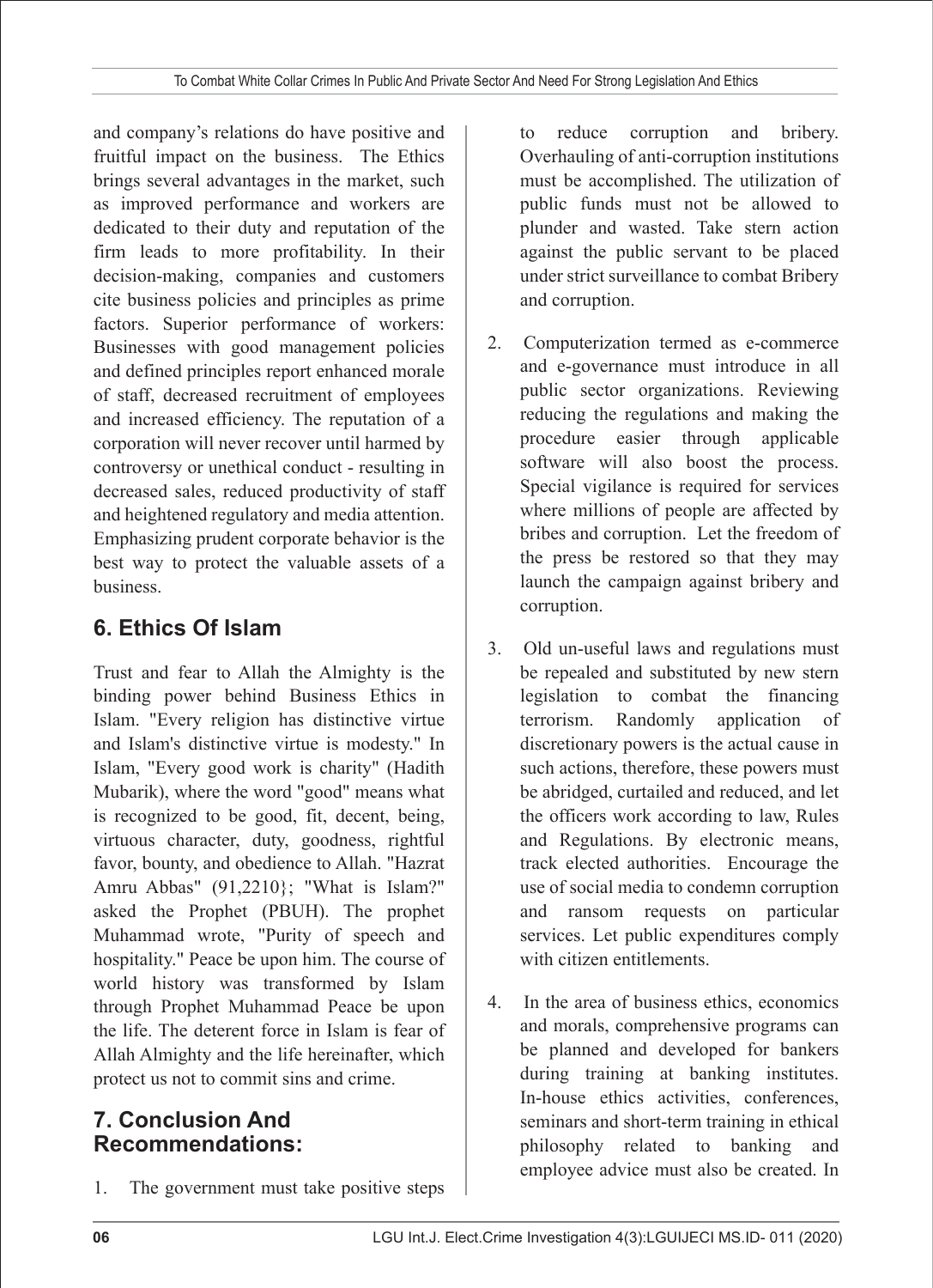order to organize moral education, all meaningful actions should be taken.

- 5. Try to amend legal and ethical standards in terms of moral principles by incorporating improvements to current codes. The survival of the fittest is the spirit of the banking industry, technical advice, experience, skills and business expertise are passed and banking management remains fit. Policymakers and clients are professional, ingenious, educated and knowledgeable while working with workers. The laws must be based on and drawn from a defensible moral theory that takes into account market dynamics.
- 6. It is important to hire citizens with good faith and ordinary conscientiousness so that they embrace with honesty the codes and concepts. Public officials must be able to benefit from the support of intellectuals from outside the profession in question.
- 7. If a person has been wrongfully permitted to join as an employee, management must have the right to discharge the misfit if it is not to contribute successfully to the accomplishment of pre-settled goals. Employee competency, behavior, preparation and expertise requirements should be favored over political pressure for appointments in the banking sector, especially for technical personnel.
- 8. Many banking sector companies have provisions that forbid workers from receiving gifts, ensuring that consumers are not placed in an uncomfortable situation by breaking corporate policy. Because of the benefit that is given and nothing more, a customer can use the services. Steps to restore conventional principles should be taken to inject trust

and honesty into banking industry practices and partnerships to build profitable relationships with staff, clients.

- 9. Measures should be taken to eradicate unethical norms and malpractices for bridge financing. It is a short-term financial arrangement given to the industrialists for their projects and recoverable from the sales of products. For this purpose, political bribe, discretion and element of exemptions work.
- 10. Discretions and illegal exemptions are killers of every system. The unlimited discretionary and exemptionary powers lead to unethical norms. Lacunas in the policies, which keep the policies-unimplemented and ultimately the circle of exemptions and discretion create a vicious circle of corruption.

## **Acknowledgment:**

The authors acknowledge the encouragement from Mr. Kaukab Jamal Zuberi Director FRSC Lahore Garrison University, Lahore.

#### **References**

- [1] Dr. Aftab Ahmad Malik, Mujtaba Asad, Waqar Azeem (2019), "Bank Frauds Using Digital Devices and the Role of Business Ethics", "International Journal for Electronic Crimes Investigation" (IJECI) volume 2 issue 4.
- [2] Keith Bothma Follow (2018), "Five Most Common Types of Banking Frauds and how Digital Transformation Fights Them," Microsoft. https://www. linkedin.com/pulse/5-
- [3] Rose, R. (2015). Reducing bribery for public services delivered to citizens. (U4